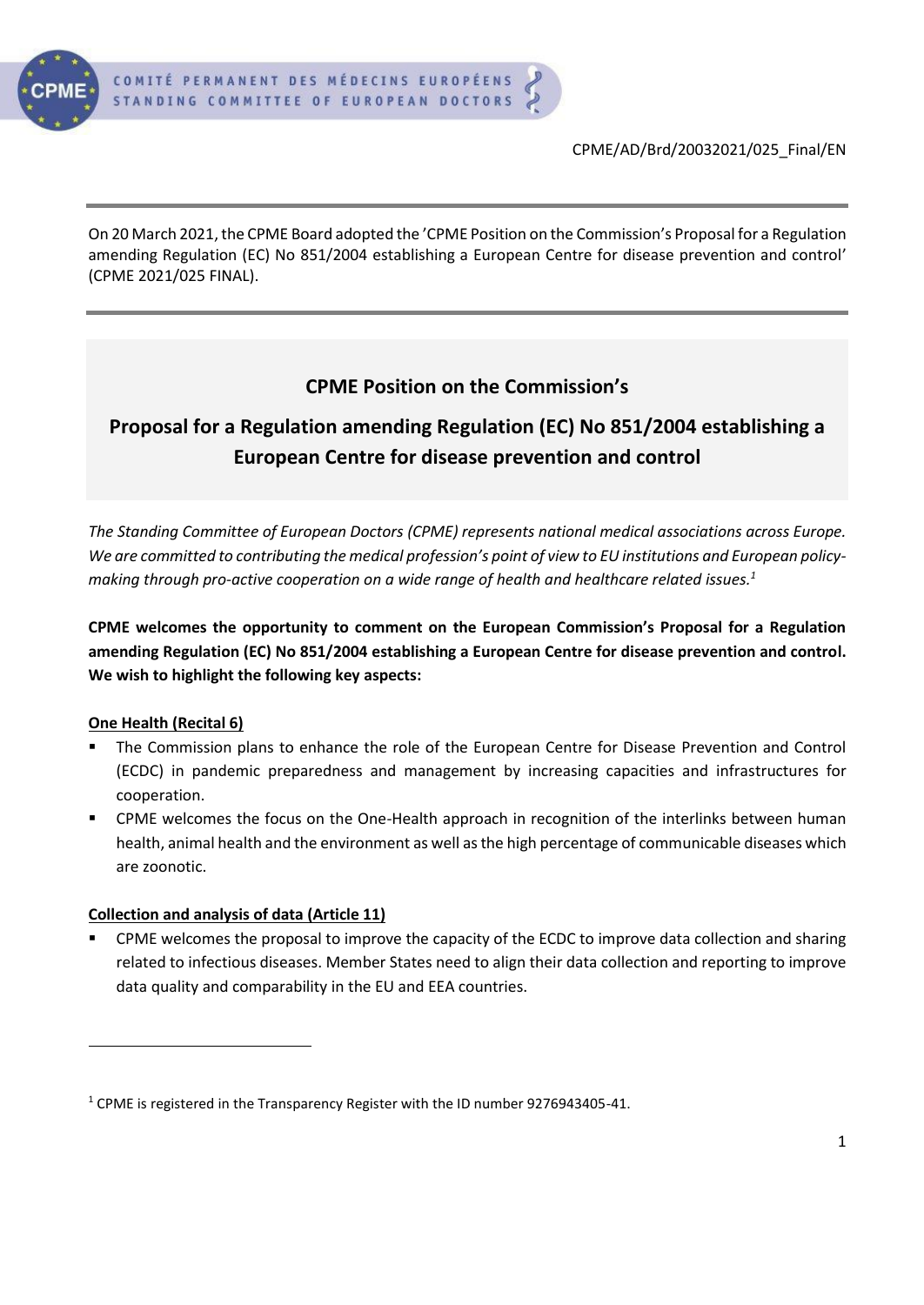- CPME supports the development of the category of 'EU public health data' and define relevant data to be collected at national level which should be shared. This data on health systems can support the development of further policy recommendations e.g. ratios for resources per population unit for Member States to use as a benchmark for preparedness.
- CPME believes that the precise health data that the ECDC requires to perform its tasks needs to be mapped and accounted for in a separate Annex in order to be compliant with EU data protection laws.

#### **General**

■ CPME would like to highlight the need to ensure the division of tasks between the different agencies (European Medicines Agency, European Centre for Disease Prevention and Control, and the future Health Emergency Response Authority) is coordinated to avoid competing competences and overlap.

#### **Proposed amendments**

#### **Proposal for a Regulation Article 1 – point 13 – point b**

*Regulation (EC) No 851/2004 Article 11 – paragraph 1a (e)*

| Commission proposal                            | <b>CPME</b> amendments                            |
|------------------------------------------------|---------------------------------------------------|
| (b)1a. The Centre shall collect data and       | (b)1a. The Centre shall collect data and          |
| information, and will ensure links to relevant | information, and will ensure links to relevant    |
| research data and outputs on:                  | research data and outputs on:                     |
| []                                             | []                                                |
| (e) health systems data required for managing  | (e) health systems data required for managing     |
| cross-border health threats.                   | cross-border health threats. This includes but is |
|                                                | not limited to data on the stock of health        |
|                                                | professionals, stock of medicines, medical        |
|                                                | devices and personal protection equipment,        |
|                                                | intensive care and acute care bed capacity and    |
|                                                | beds in use, ventilators and ventilators in use,  |
|                                                | testing capacity and tests performed, and data    |
|                                                | on the resourcing of public health departments,   |
|                                                | in particular per capita staffing levels for      |
|                                                | community medicine.                               |

*Justification*

The lack of robust comparable data on health systems' resources and capacities was a major barrier to better pandemic management, therefore it is necessary to ensure that plans are grounded in upto-date evidence. The reference to community medicine refers to the medical specialty as described in [Directive 2005/36/EC, Annex V, 1.3,](https://eur-lex.europa.eu/legal-content/EN/TXT/?uri=CELEX:02005L0036-20160524) covering titles in public health medicine, social medicine, epidemiology.